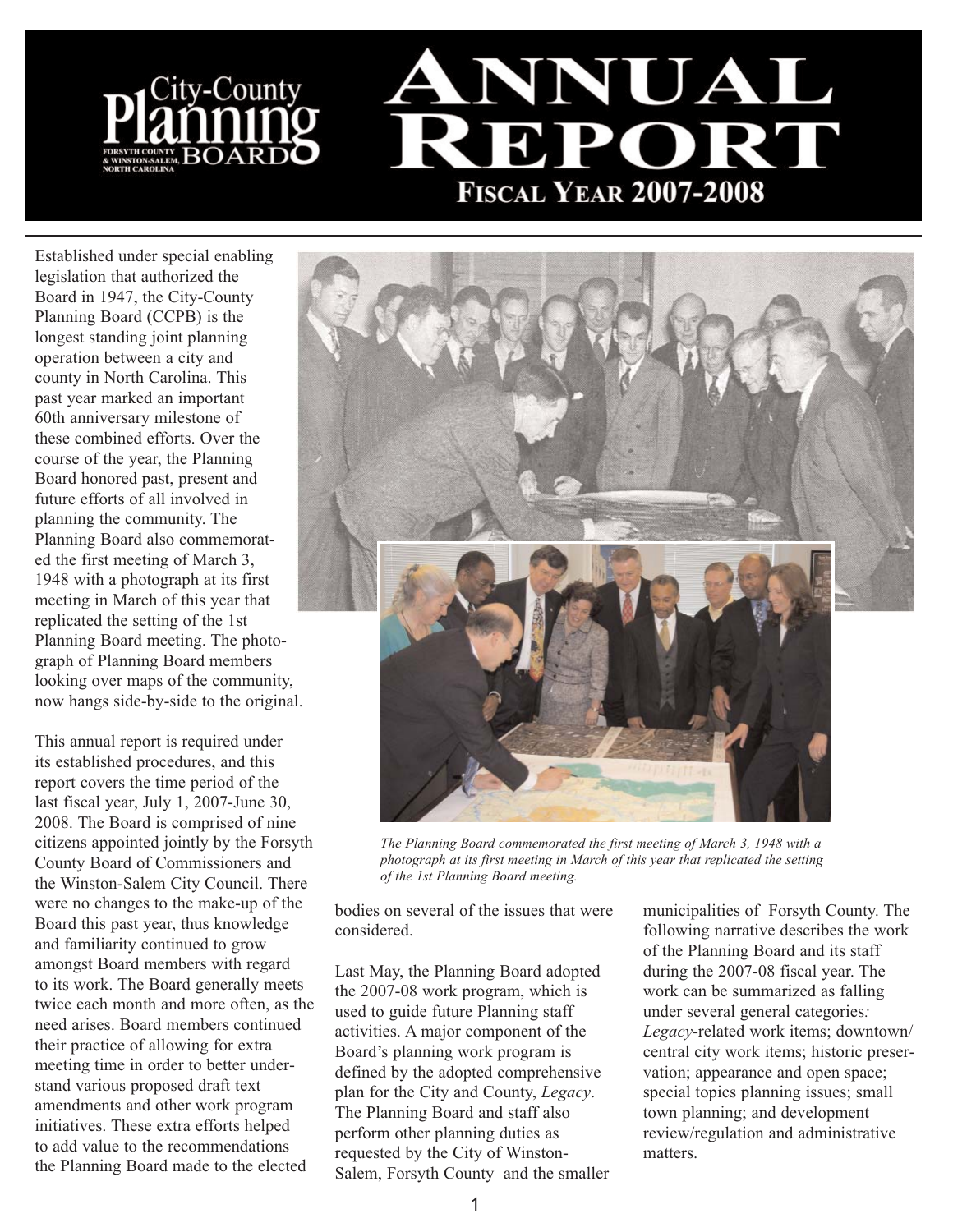## **LEGACY-RELATED PLANNING**

The *Legacy* Citizens Oversight Committee met this past fall and winter for its annual assessment of progress in implementing *Legacy* and found that in general, the implementation of *Legacy* has been proceeding steadily since its adoption over six years ago. In fact this past year brought codification to many long and ongoing implementation text amendment efforts. Also on a celebratory note, the Committee's previous year



year reunion of those involved in *Legacy* did occur in October 2007. The Urban Land Institute's Ed McMahon, a nationally renowned planning expert was the

suggestion of a five

#### *Ed McMahon*

keynote speaker for that event as well as the CAC awards program. In a captivating and fun way, Mr. McMahon impressed upon the importance of character of community, much of what *Legacy* espouses.

#### **Area Plans**

Planning staff and the Planning Board devoted attention to **six** different area plans over the last fiscal year. The *East/Northeast Area Plan* was adopted by the City-County Planning Board as well as the Winston-Salem City Council. In addition, the *Southwest Suburban Area Plan* was just recently adopted the Winston-Salem City Council after a recommendation for approval by the Planning Board. The extremely successful 2002 *Downtown Plan* was again updated as downtown continues to become the desirable area for dining, living, working and playing. Work is about to start on the *Southeast Suburban Area Plan*. Work has also just started on the new *Southwest Winston-Salem Area Plan* that covers the Ardmore, Hanestown, and Biltmore neighborhood areas. Planning staff is currently working to create citizen's committees which will participate in this effort. Additionally, Planning Staff provided assistance with an update of the *Clemmons Area Development Guide*. The Area Plan Implementation

Status Report also received its annual update. This report contains all area plan recommendations, their status, and suggested timing, along with budget and capital improvement project implications, and will be used by various departments as they develop their work programs and budgets.

#### **Growth Management Plan**

The CCPB is responsible for promoting the growth management policies as outlined in *Leg*a*cy*. Over the past year, relevant actions or initiatives took place related those policies:

- Continuing construction on multiple downtown commercial and residential projects, which involved several rezonings as well as a Growth Management Plan Map amendment that included the mixed use development incorporating a 5,500 seat baseball stadium,
- The adoption of a residential infill ordinance that promotes the retention of existing neighborhood characteristics for properties located within Growth Management Area (GMA) 2 (Urban Neighborhoods), an area that contains our oldest and most densely constructed residential neighborhoods,
- Continued development of the previously undeveloped Peters Creek Metro Activity Center (WalMart and Lowes, plus rezoning for a mixed use village adjacent to them),
- Continued design and area plan assistance to the three funded Revitalizing Urban Commercial Areas (RUCA) and assistance which has also enabled further refinement of the instructive "how-to" manual for those wishing to apply for future RUCA funds,
- Implementation of various elements of the *Southeast Gateway Plan*,
- Development of a transportation and land use concept for the Beltway and Kernersville Road Interchange Plan; and
- Continued success with outreach initiatives with developers and property owners regarding the future light rail corridor which runs east-west through Winston-Salem and parallel to the Stratford Road area.

#### **Text Amendments**

Since 2005, 41 text amendments have been adopted by the elected bodies that in some way effect the amount of regulation experienced by the development and business communities. 76%, or 31 of these amendments have in some way reduced regulations shortened the approval process, or provided increased flexibility for petitioners. An example of this was the adoption of Special-Use Limited Zoning, which allows petitioners to place conditions on properties without the expense of a site plan and is particularly advantageous in the early stages of land development. Likewise the General Business (GB) zone district was amended this past year to allow greater flexibility for pedestrian oriented setbacks and on-street parking. An Agricultural Tourism use classification was also approved by the County Commissioners, which allows for agriculturally based businesses to have related accessory uses such as a restaurant with a winery.

Ten text amendments since 2005 have in some way increased development or site planning standards or in some way made the approval process more deliberate. Those amendments were developed in response to the direction of *Legacy*, the Planning Board's adopted work program, or by special request from the elected body. An example of this type was the considerable discussion and input by stakeholders which led to unanimous approval this past year of amendments to the Planned Residential Development (PRD) standards by the City and County. These changes will improve the quality and amount of open space preserved in the community. After considerable stakeholder input a residential infill ordinance applicable to GMA 2 (Urban Neighborhoods) was also adopted by the City Council. It establishes basic neighborhood dimensional characteristics that should be maintained with new development. Allowances for unique circumstances are also accommodated with a special use permit from the Zoning Board of Adjustment.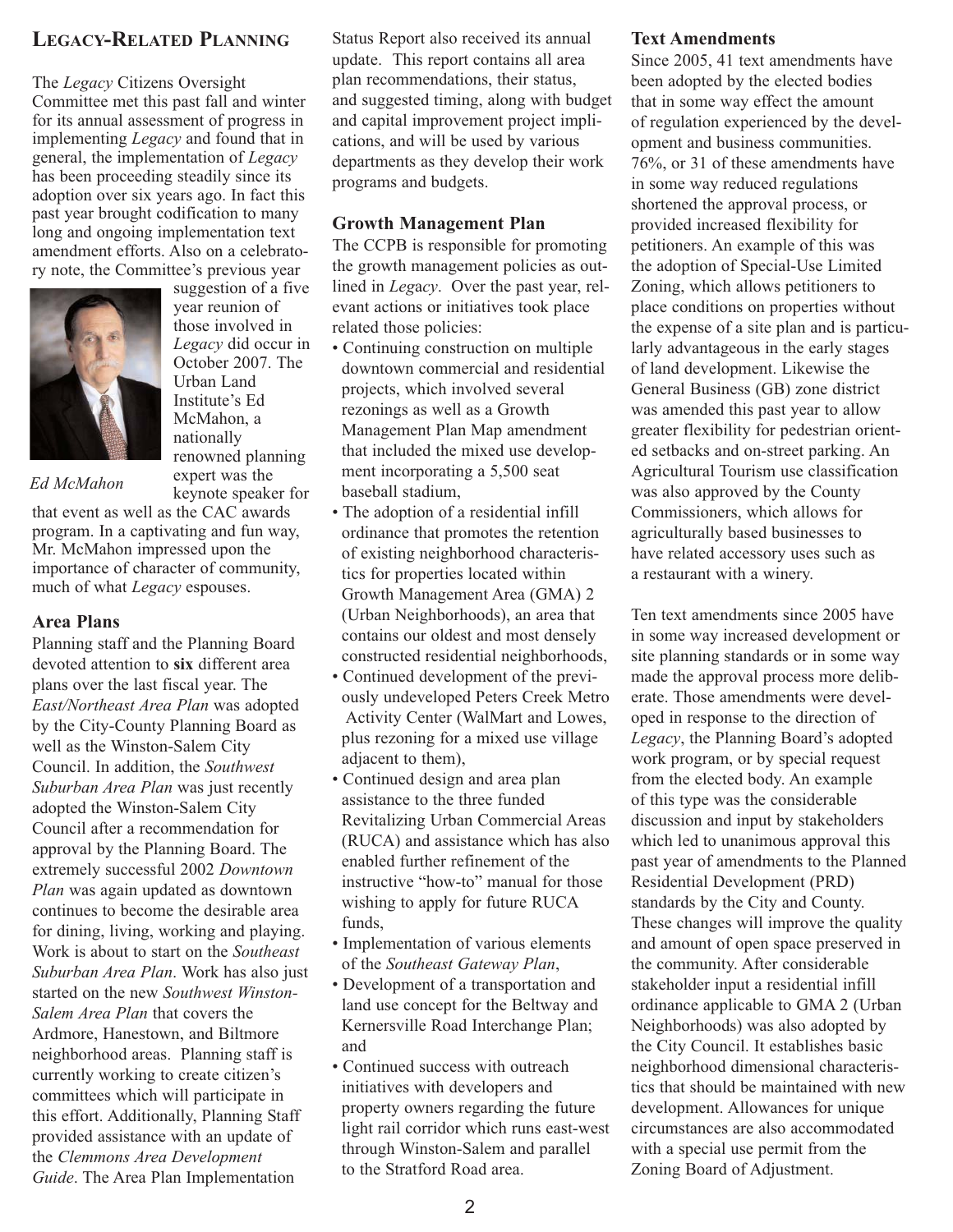#### *Text Amendments continued)*

The draft Tree Ordinance continues to keep Planning staff busy. This ordinance originated by the Community Appearance Commission was remanded back to staff by both the City Council and County Commissioners in 2005 in order to discuss fiscal implications, as well as the types of development a tree ordinance may effect. A facilitated stakeholders committee then met for almost two years discussing the components of the draft ordinance. City Council directed staff to use the committee input in drafting a text amendment beginning in the fall of 2007, with the intention of receiving he amendment for consideration in the summer of 2008. After numerous stakeholder meetings, meetings with the City and County Managers, City Council committees and others, the draft is currently before the Planning Board for review. It is anticipated to be heard by the fall.

### **Public Education**

In keeping with the *Legacy* Citizens Oversight Committee recommendations, the Planning staff in cooperation with WSTV 13, The Government Channel, has continued to host a bimonthly 30 minute educational show concerning *Legacy* issues. During the past year, episodes featured Historic Preservation, a *Legacy* Update, Area Plans, and a Planning Board discussion of Mr. McMahon's keynote speech, 'Dollars and Sense of Preserving Community Character'. TV 13 has also continued to run the Department's "commercials" or Public Service Announcements (PSAs) that highlight a principle of community growth or improvement that is emphasized in *Legacy*. The Department bimonthly newsletter also continues to inform a wide variety of stakeholders in the community of the planning activities which are being conducted, and how they can get more information or participate in the new

**2007 DOWNTOWN WINSTON-SALEM/ CENTRAL CITY PLANNING**

The Downtown Plan was updated and adopted again in fall 2007.

Amazing progress and momentum continues for downtown redevelopment. Multiple residential projects, totally nearly \$100 million are either underway or are in the final stages of completion.

These are creating at least 295 new residential units. Within a 2-mile radius of downtown there are now 38,364 residents, a figure that is steadily growing. Planning Staff is also an active participant in the Infrastructure and Development Committees of the Downtown Winston Salem Partnership (DWSP). Ideas included in the Downtown Plan Update and being promoted by DWSP involve concentrating pedestrian-oriented retail uses in an "L-Shaped" corridor

initiatives. One component of the Planning Staff's educational outreach is the *Legacy* Toolkit, which is made up of varying forms of educational and "how-to" information relating to planning issues. The Toolkit is growing in size and becoming more and more of a valuable resource for our users.

### **Economic Development**

Planning staff also updated this past year the *Forsyth County Trends and Profiles Report*. Known as the 'Trends Report', it provides various statistics from the 2000 census that have been broken into blocks representing the 22 geographic 'planning areas' that encompass Forsyth County. The intent of the report is to be an easy to read and informative economic tool for development within the community. Some of the categories that it includes are: household income, diversity, education levels, and age and gender breakdowns.

heading eastward from the Stevens Center on Fourth Street, and turning northward along Trade Street to 7th Street. The "L" connects the "performing arts" anchor to the west, with the "visual arts" anchors to the north, interspersed with "Restaurant Row" along Fourth Street, and other supplementary retail uses.

Civic Plaza, preliminarily a \$60 - \$70 million mixed retail/office/residential *Continued on page 4...*

| <b>Project</b>                       | <b>Location</b>                      | <b>Residential</b><br><b>Units</b> | <b>Commercial</b><br>(Square Feet) | <b>Capital</b><br><b>Investment</b> |
|--------------------------------------|--------------------------------------|------------------------------------|------------------------------------|-------------------------------------|
| Trader's Row                         | 530 N. Trade St.                     | 16                                 | ~160,000                           | \$13 million                        |
| <b>Brown Rogers</b><br><b>Dixion</b> | Corner North Main<br>and 7th Streets | 85                                 | N/A                                | $~514$ million                      |
| 4th and Green<br>(West End Village)  | 800 Block W. 4th St.                 | 54                                 | $-2,650$                           | $~515$ million                      |
| The Gallery Lofts                    | 600 N. Chestnut St.                  | 77                                 | N/A                                | \$18 million                        |
| <b>Tobacco Square</b>                | 838 Oak St.                          | 30                                 | N/A                                | $~510$ million                      |
| One Park Vista                       | 202 West 4th St.                     | 33                                 | ~5.600                             | $\sim$ \$17 million                 |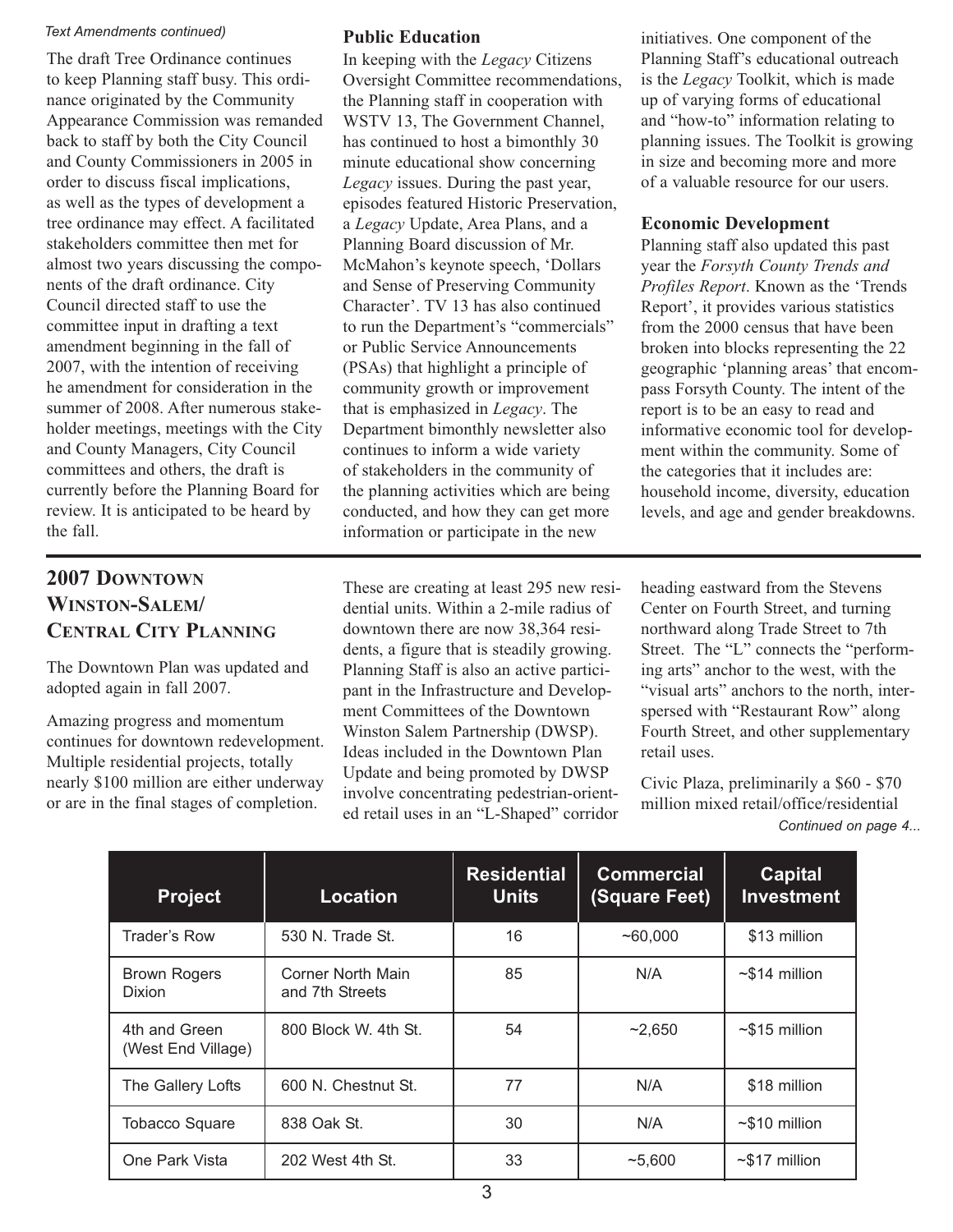high rise development, would be a central anchor located at the bend in the "L." An outdoor public space and below grade parking deck, surrounded by new development and adaptive reuse of the historic Pepper Building would be involved in that project. The same developer involved with this, is also nearing completion of One Park Vista, a 33 condominium project located between 3rd and 4th streets and west of Trade Street. *(2007 Downtown Winston-Salem/ Central City Planning continued)*

Discussions continue regarding the development of a modern rail streetcar system and its benefit for the long-term development of downtown, the Medical Center, the Research Park, visitor attractions and the university campuses. The Downtown Partnership is also continuing their efforts to create a form-based design code for the business district in the core of downtown. With the assistance of a consultant and Planning staff, the Partnership is hoping to have a draft for review by spring 2009.

## **Revitalizing Urban Commercial Areas**

Last year City Council selected three declining commercial areas (Liberty

## **Community Appearance**

In April, the Community Appearance Commission (CAC) co-sponsored the 16th Annual Community Roots Day with Keep Winston-Salem Beautiful and the Division of Vegetation Management. Four hundred trees were planted this year in the Maple Street Neighborhood, near

Street, Waughtown and Washington Park) in GMA 2 to receive a total of \$1.5 million for improvements. Now with improvements underway, Planning staff continues to play an active role assisting in the sites' redevelopment. These experiences are resulting in valuable information being gained about adaptive reuse concerns. This information is being used to draft changes to the UDO which will help bring up the appearance and functioning of businesses in older areas. The *Manual for Revitalizing Urban Commercial Areas* is also continuing to be a resource for alternative compliance measures. All of this better prepares staff to make recommendations for future RUCA grant/loan applications.

## **HISTORIC PRESERVATION PLANNING**

The past year has been an active one for historic preservation planning. The following list highlights items that have involved historic preservation:

In May, staff and the Forsyth County Historic Resources Commission (HRC) continued efforts during Historic Preservation Month, by hosting the 2nd<br>biennial Heritage Awards celebration.

Blum Park. The Technical Advisory and Project Review (TAPR) subcommittee, which reviews publicly funded projects in both Winston-Salem and Forsyth County, reviewed the Downtown Base-ball Park and the new Moore Elementary School building, among other projects.





# **Maynard Field**

m 1919 until the mid-1930s, Maynard Field

Just like the first, it was a tremendous success. Mayor Joe Riley from Charleston was the keynote speaker and kept the crowd mesmerized with his stories of successful downtown development projects. The awards recognized and honored outstanding dedication and commitment to excellence in historic preservation in Forsyth County. Eight outstanding preservation projects were cited this year, in addition to the recognition of persons and organizations. The HRC also introduced a new award intended to memorialize and celebrate the life of Senator Hamilton C. Horton, Jr. A preservation month poster was also produced and the HRC held an historic marker unveiling for the former Maynard (Air) Field.

The HRC, in conjunction with the City-County Planning Board and the North 4 *Historic Preservation continued on page 5...*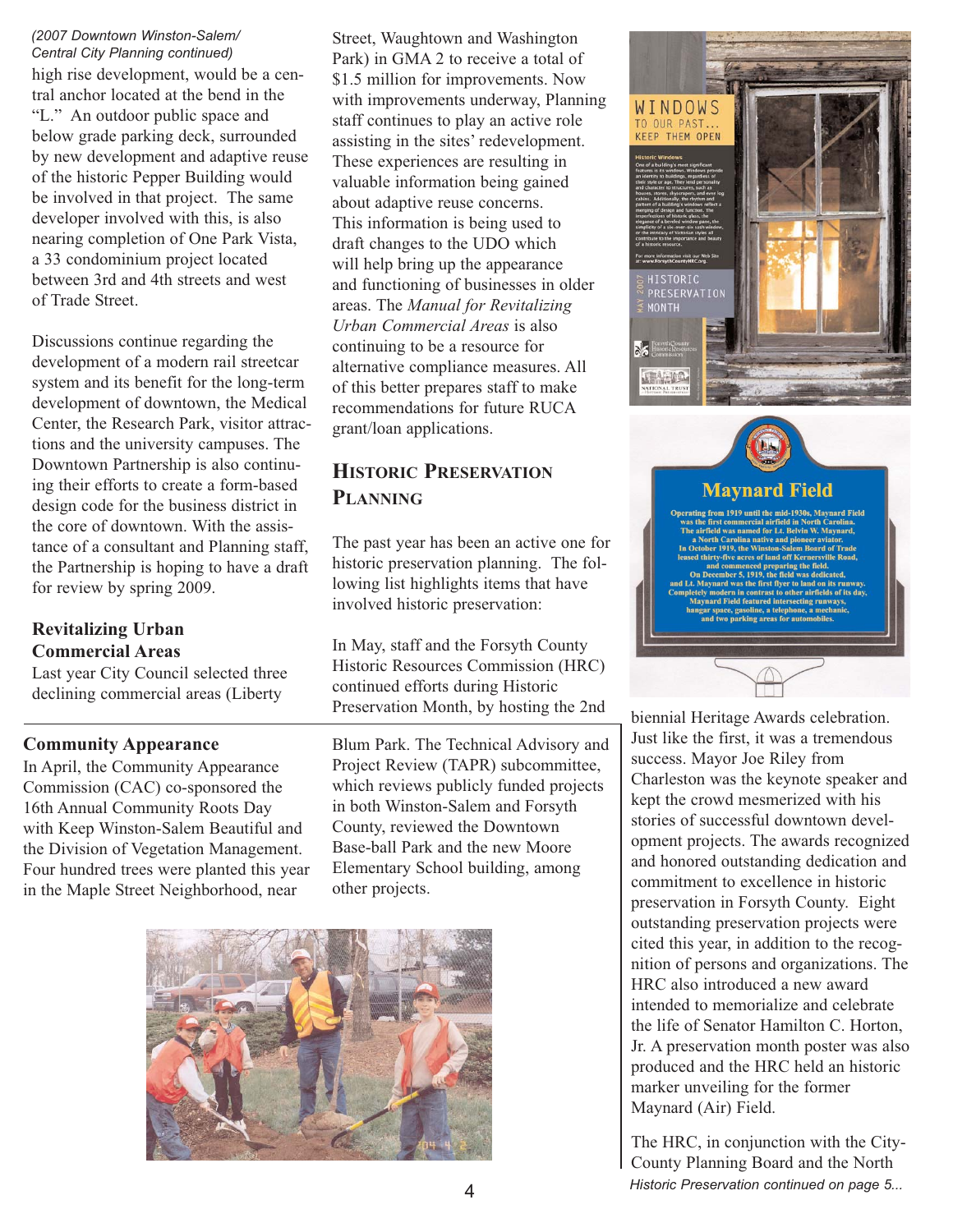#### *(Historic Preservation continued)*

Carolina State Historic Preservation Office, continues to update the 1980 survey of historic architectural resources in Winston-Salem and Forsyth County. The consultant-produced survey update involves the photography of historic buildings and sites in the county.

# **OTHER SPECIALIZED PLANNING EFFORTS**

## **Transportation Planning**

According to an arrangement that has been in place for several years, Planning Staff provides assistance and support to the transportation planning efforts of the Winston-Salem Department of Transportation (WSDOT). Together, they provide the primary staffing for the Metropolitan Planning Organization (MPO). Planning staff provided significant administrative support to the work of the Technical Coordinating and Transportation Advisory Committees of the MPO, as well as substantive support to planning efforts. As a result, the *Pedestrian/Sidewalk Plan* for the City and County, and the *Collector Street Plan* were both adopted by the elected bodies. Work continues on various plans and studies that include, the *Safe Routes to School*, the *Comprehensive Transportation Plan,* and the *Long Range Transportation Plan* update.

## **Regional Planning**

During the past year, the Planning Board Chair, the Director of Planning, and other staff continued to work with their colleagues from Kernersville, High Point, Greensboro, and Guilford County on the planning effort known as "Heart of the Triad". This effort focuses on an area straddling the Forsyth-Guilford County line, and involves a coordinated process to prepare land use and infrastructure plans which will accommodate new regionally supportive economic growth along with the residential and service uses necessary to make that economic growth manageable. This past year, a revised Heart of the Triad resolution

The results will then create a database which will assist the City to better direct and manage growth and development, while protecting and promoting historic resources. The National Register nominations for the Sunnyside/Central Terrace and Centerville Historic Districts in

## **Small Town Planning Assistance**

The City-County Planning Board handles zoning requests and general planning support for the towns of Rural Hall, Tobaccoville, and Bethania, since those communities remain in the zoning and planning jurisdiction of Forsyth County. Additionally, the City-County Planning staff also functions as the planning staff to the Town of Walkertown, which has its own planning/ zoning jurisdiction and planning board. During this period, the Village of Clemmons finalized their movement toward having its own professional planner. City-County Planning staff continued to work with them as they finalized the update of the *Clemmons Area Development Guide*. The Town of Lewisville and the Town of Kernersville have their own planning jurisdiction,

was adopted. This resulted in the formation of new committees and the initiation of a more detailed planning process.

Another regional planning effort is a cooperative one to complete the next phase of a regional commuter rail study which will qualify the region to receive Federal and State funds for such a system. Planners from all the jurisdictions have been involved in planning transitsupportive development in the areas adjacent to each of the possible stations on this east-west route which will link eastern Greensboro through to the Hanes Mall area in the first phase.

## **Rural Preservation**

As a result of an expressed desire to provide additional tools for encouraging rural and farm preservation, Planning staff worked with the Soil and Water Conservation Board to develop a

Winston-Salem have been completed. Reynoldstown, a residential neighborhood in Winston-Salem, also received approval as a National Register Historic District. Finally, the Hope Area National Register Study has also been outlined and funded.

planning board and planning staff. During the past year, Planning Staff provided additional planning assistance to Walkertown as they considered

several UDO text amendments and zoning cases. Last year's adoption of the *Walkertown Area Plan*, which established longterm plan-



ning policies for the larger area including the Town of Walkertown, has greatly assisted in the analysis of items brought before the Walkertown elected body.

draft Voluntary Agricultural District, which was adopted by the Board of Commis-sioners. Also, an Agricultural Tourism text amendment was drafted by Planning staff and approved this past year by the County Commis-sioners. This district allows a range of uses not normally allowed in rural areas if associated with a principal agricultural use that is also designated a Voluntary Agricultural District.

## **Orthophotography and Mapping**

The next fly-over for an orthophotography and mapping project is scheduled for 2010, which will coincide with the 2010 Census. Orthophoto maps from the 2005 fly-over are available for viewing at the Planning Offices zoning counter at map scales of 1" to 200' (1:2400) for the whole project area and at 1" to  $100'$  (1:1200) for the greater downtown area. Digital images are also

*Orthophotography continued on page 6...*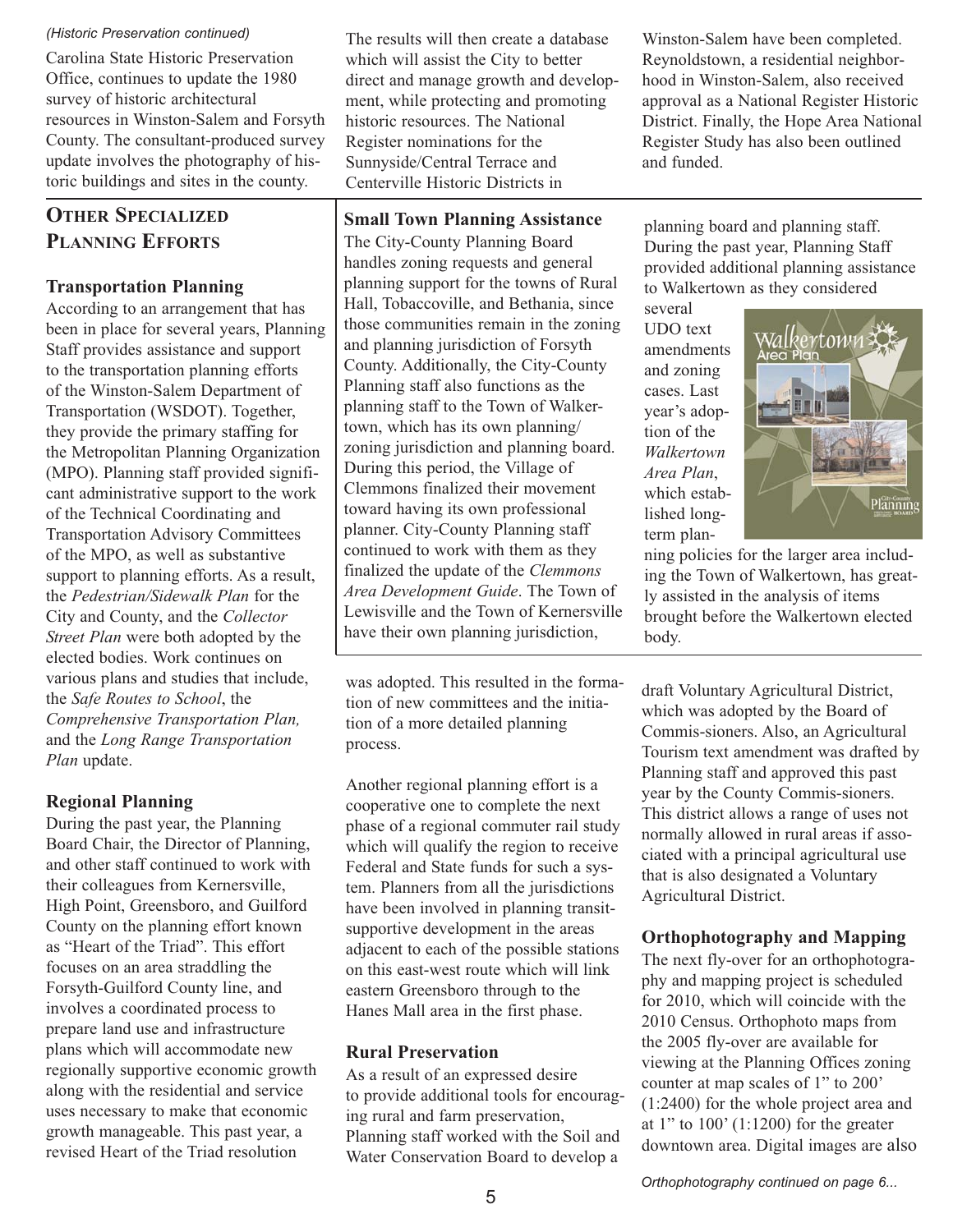#### *(Orthophotography continued)*

available for download in Seamless Image Data (SID) format from the City's GIS web page, http://www.GIS. cityofws.org. These maps were used to update the County Tax Office's GeoData Explorer application at http://www.forsyth.cc/tax/geodata.aspx . Additionally, planimetric and topographic data is available as hardcopy maps at the zoning counter and is also downloadable in CADD (DWG) format from the City's GIS web site.

## **DEVELOPMENT REVIEW ACTIVITIES**

The following summarizes development review activities processed and coordinated by the Planning Board staff for the past fiscal year:

| Preliminary subdivision plans approved              |     |  |
|-----------------------------------------------------|-----|--|
| Final plats approved                                | 190 |  |
| Site plans approved through Planning Board Review   |     |  |
| Minor subdivisions approved                         | 143 |  |
| <b>Zoning Caseload</b>                              |     |  |
| General Use rezoning requests                       | 11  |  |
| Special Use Limited                                 | 14  |  |
| Special Use rezoning requests                       |     |  |
| <b>Special Use Permits</b>                          |     |  |
| Jurisdictional transfers of zoning (County to City) | 3   |  |
| Site Plan Amendments                                | 6   |  |
| <b>Total Zoning Cases</b>                           | 82  |  |
| Staff site plan changes to approved                 |     |  |
| special use district site plans                     | 47  |  |
| UDO Text amendments processed                       | 13  |  |

A special note should be made concerning *Unified Development Ordinances* (UDO) text amendments. Text amendments are initiated in several different ways: 1) by an outside party, usually a development interest, which submits a request for an amendment; 2) by Planning or Inspections staff, through either a review of practical problems or issues in interpreting or administering the ordinance, or through a implementation of a planning initiative specified in the Planning Board's adopted annual work program; or 3) by special request of the Planning

Board or the City or County elected bodies. As UDO text amendments are adopted, the UDO is updated on the MuniCode website bi-monthly.

The Planning Board places a high value on good customer service, both for the development community, as well as citizens. Building upon that, the Planning Board hired Paul Zucker, a nationally recognized expert to assist them in assessing the customer service provided by the Planning Department through its various processes. The specific intent was to determine how things were going; and a report that documents what is working well and what can be improved. Mr. Zucker utilized several stakeholder focus groups, a survey of numerous development and citizen customers, discussions with the

> Planning Board, other department heads, City and County Managers, chief elected officials as well as others in order to complete his evaluation. His final report included findings and targeted recommendations. Overall, Mr. Zucker found

that the Planning staff were highly professional, helpful, and responsive in providing service to its diverse customer base. However, there were also areas that were identified for additional improvement. The Planning Board is currently in the process of reviewing and approving an action plan in order to address the recommendations. Additionally, Planning and other departments have been participating in a UNC Institute of Govern-ment development review benchmarking study of nine North Carolina communities and three national model communities known for development customer service. The

study identifies opportunities for all development review departments to have a better coordinated plan and permitting review process. The City Council will soon be reviewing the findings and recommendations.

#### **ADMINISTRATIVE MATTERS**

#### **Budget and Staffing**

The budget for 2008-09 was approved by the City and County in June. This year's budget allocates \$3,002,810 to the City-County Planning operation. It is also slightly higher (1.4%) than last year's (\$2,960,260), with one vacant project planner position frozen due to the economic slowdown. The Planning Board's work this past year was supported by a 29-person professional Planning staff. During the past year there were several staff changes. Amy Crum was welcomed to the Cultural and Environmental Resources Team (CERT) as a project planner to fill the position vacated by Lynda Schwan. This position primarily staffs the Community Appearance Commission (CAC). Aaron King was promoted into Chris Murphy's principal planner position after Chris left to join the Inspections Division as Assistant Director. Aaron now co-leads the Development and Design Review (DDR) Team with David Reed. Two vacant positions, formerly held by assistant planner Myra Stafford and GIS project planner Chuck Davidson, are currently being advertized and should be filled shortly. Finally, Kelly Bennett was hired as a planner to replace Jesse Beckom, who left to pursue a place on the U.S. Olympic Bobsled team. Addressing, a countywide function added to the Planning Department last year, continues to be a much larger undertaking then originally anticipated. As a result a temporary staff person has been added to assist the Address Coordinator.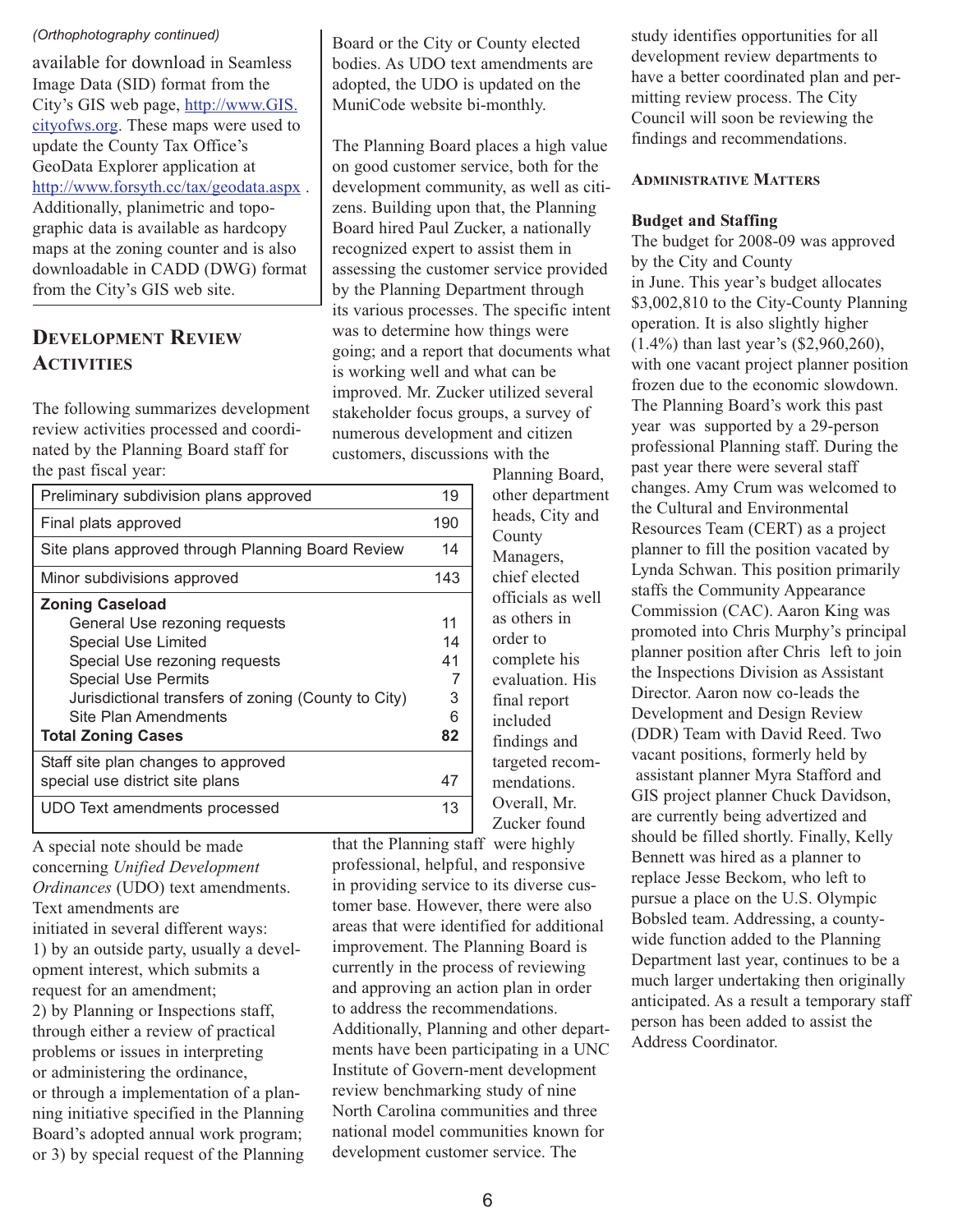#### **LOOKING AHEAD TO 2008-09**

The Planning Board in June 2008 adopted a new work program to guide the work of staff in the new fiscal year. The adopted work program is also being distributed via the Text Distribution List. This is an email list of stakeholders who have been identified, or have requested, to receive all pending text amendments that the Planning Board reviews. Currently more than a 100 stakeholders receive this information.

The challenges of moving to implement *Legacy* through ordinance amendments rather than guidelines continues to be great as demonstrated by the discussions with stakeholders concerning significant new UDO text amendments listed in the Planning Board's work. As strong as the support was for the adoption of *Legacy*, a communitywide plan of that type is still general in

nature. There are still many details to be worked out about how the vision described in the plan translates into specific development regulations, more detailed small area plans, and specific plans for public improvements and other specialty subjects. Having clear and concise ordinances which define community planning expectations will only benefit the community as we grow in the coming years.

In addition to implementing *Legacy* through ordinance amendments, an important aspect of the plan is the emphasis on smaller area planning to fill in the details of how specific land uses fit within specific areas of the City and County. Although much progress has been made to prepare area plans since *Legacy*, there are still a number of central city and suburban

area plans that remain to be done in order to have County and City-wide coverage.

The Planning Board and staff look forward to the challenges and opportunities during 2008-09 in providing what its mission statement calls for: **"visionary leadership in comprehensive, creative planning for our urban and rural community, and responsible stewardship of the natural environment."** Through its many hours of work and careful deliberation on the various issues before

it, the Board continues to demonstrate that it **"values a beautiful, livable, harmonious, and economically successful community."**

# **August 21, 2008 City-County Planning Board**

Arnold G. King, Chair Jerry L. Clark, Vice-Chair L. Wesley Curtis, Jr., AIA

Carol Eickmeyer Arthur King Clarence R. Lambe, Jr.

Lynne Mitchell Paul W. Mullican Brenda J. Smith

*The City-County Planning Board and staff are funded jointly by the City of Winston-Salem and Forsyth County.*

**The mission of the City-County Planning Board of Winston-Salem and Forsyth County is to assert visionary leadership in comprehensive, creative planning for our urban and rural community, and responsible stewardship of the natural environment. We value a beautiful, livable, harmonious, and economically successful community.**